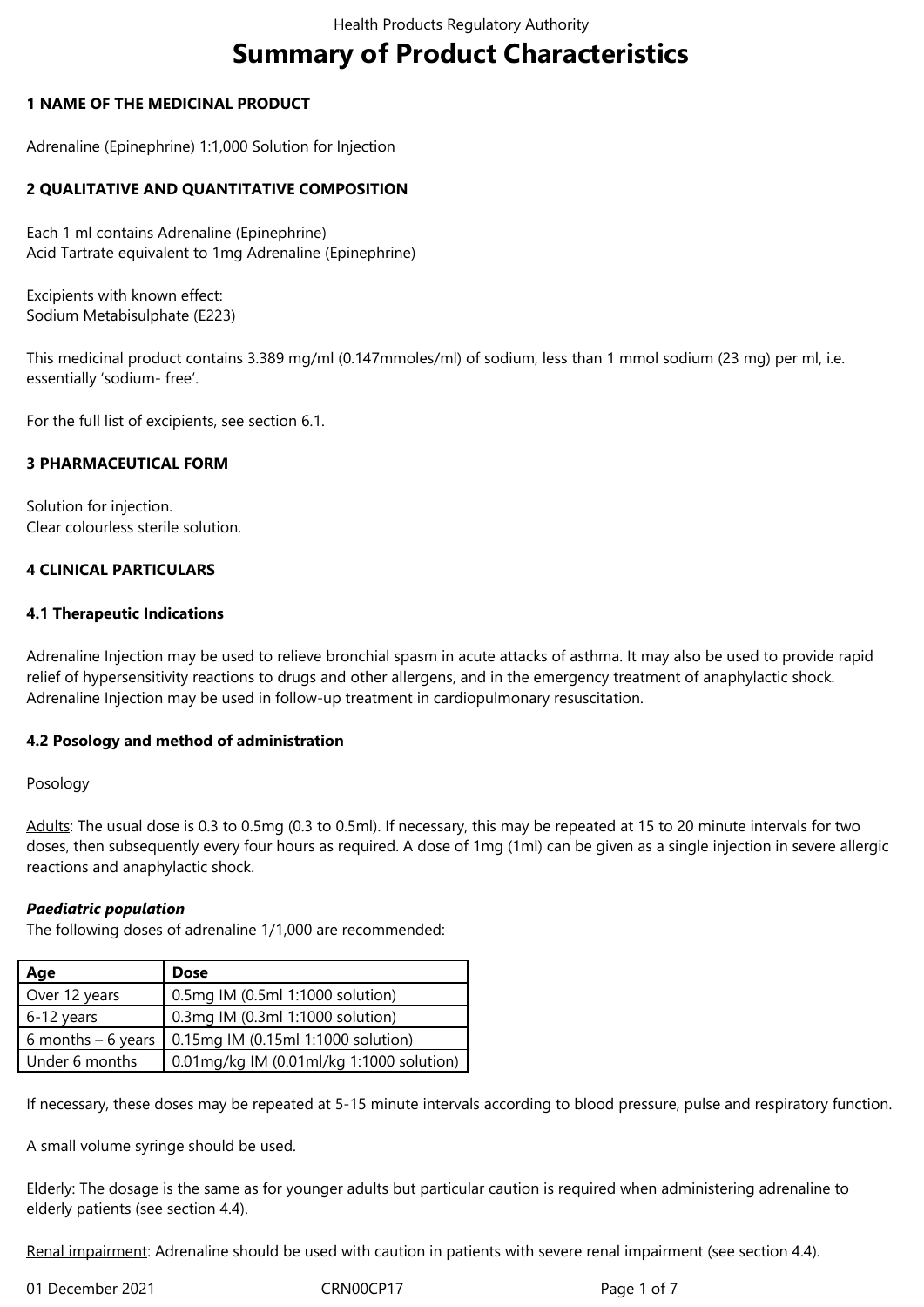# Cardiopulmonary Resuscitation

As follow-up treatment in cardiopulmonary resuscitation, a subcutaneous dose of 0.3mg (0.3ml) may be given after intravenous or intracardiac administration of the 1:10,000 dilution.

# **Method of administration**

Adrenaline Injection is for subcutaneous, intramuscular injection or intravenous injection after dilution.

# **4.3 Contraindications**

Hypersensitivity to the active substance or to any of the excipients listed in section 6.1.

Adrenaline should not be used during labour or with local anaesthesia of peripheral structures including digits, ear lobe.

Use in the presence of ventricular fibrillation.

Adrenaline should not be used in the presence of cardiac dilatation, coronary insufficiency, organic brain disease or arteriosclerosis, except in emergencies where the potential benefit clearly outweighs the risk.

Use if solution is discoloured.

# **4.4 Special warnings and precautions for use**

Adrenaline 1 in 1000 should not be diluted to 1 in 10,000 for use in cardiac resuscitation- when the 1 in 10,000 strength of adrenaline is required for this indication a 'ready to use' preparation should be selected.

Adrenaline should only be administered with great caution in:

elderly patients, patients with hyperthyroidism, diabetes mellitus, phaeochromocytoma, narrow angle glaucoma, hypokalaemia, hypercalcaemia, severe renal impairment and prostatic adenoma leading to residual urine, cerebrovascular disease, organic brain damage, in patients with shock (other than anaphylactic shock) and in organic heart disease or cardiac dilatation (severe angina pectoris, obstructive cardiomyopathy, hypertension) as well as most patients with arrhythmias. Anginal pain maybe induced when coronary insufficiency is present.

Repeated local administration may produce necrosis at the sites of injection.

The IM route is generally preferred in the initial treatment of anaphylaxis, the IV route is generally more appropriate in the Intensive Care Unit (ICU) or Emergency Department (ED) setting. Epinephrine injection 1:1000 (1mg/ml) is not suitable for IV use. If the epinephrine1:10000 (0.1mg/ml) injection is not available, epinephrine injection 1:1000 must be diluted to 1:10000 before IV use. The IV route for injection of epinephrine must be used with extreme caution and is best reserved for specialists familiar with IV use of epinephrine (adrenaline).

The best site for IM injection is the anterolateral aspect of the middle third of the thigh. The needle used for injection needs to be sufficiently long to ensure that the adrenaline is injected into muscle. Intramuscular injections of Adrenaline into the buttocks should be avoided because of the risk of tissue necrosis.

Prolonged administration may induce metabolic acidosis, renal necrosis and adrenaline-fastness or tachyphylaxis.

Adrenaline should be avoided or used with extreme caution in patients undergoing anaesthesia with halothane or other halogenated anaesthetics, in view of the risk of inducing ventricular fibrillation. Do not mix with other agents unless compatibility is known.

Adrenaline should not be used during the second stage of labour (See Section 4.6). Accidental intravascular injection may result in cerebral haemorrhage due to the sudden rise in blood pressure.

Monitor the patient as soon as possible (pulse, blood pressure, ECG, pulse oximetry) in order to assess the response to adrenaline.

This medicinal product contains 3.389 mg sodium per ml. i.e. essentially sodium free.

01 December 2021 CRN00CP17 Page 2 of 7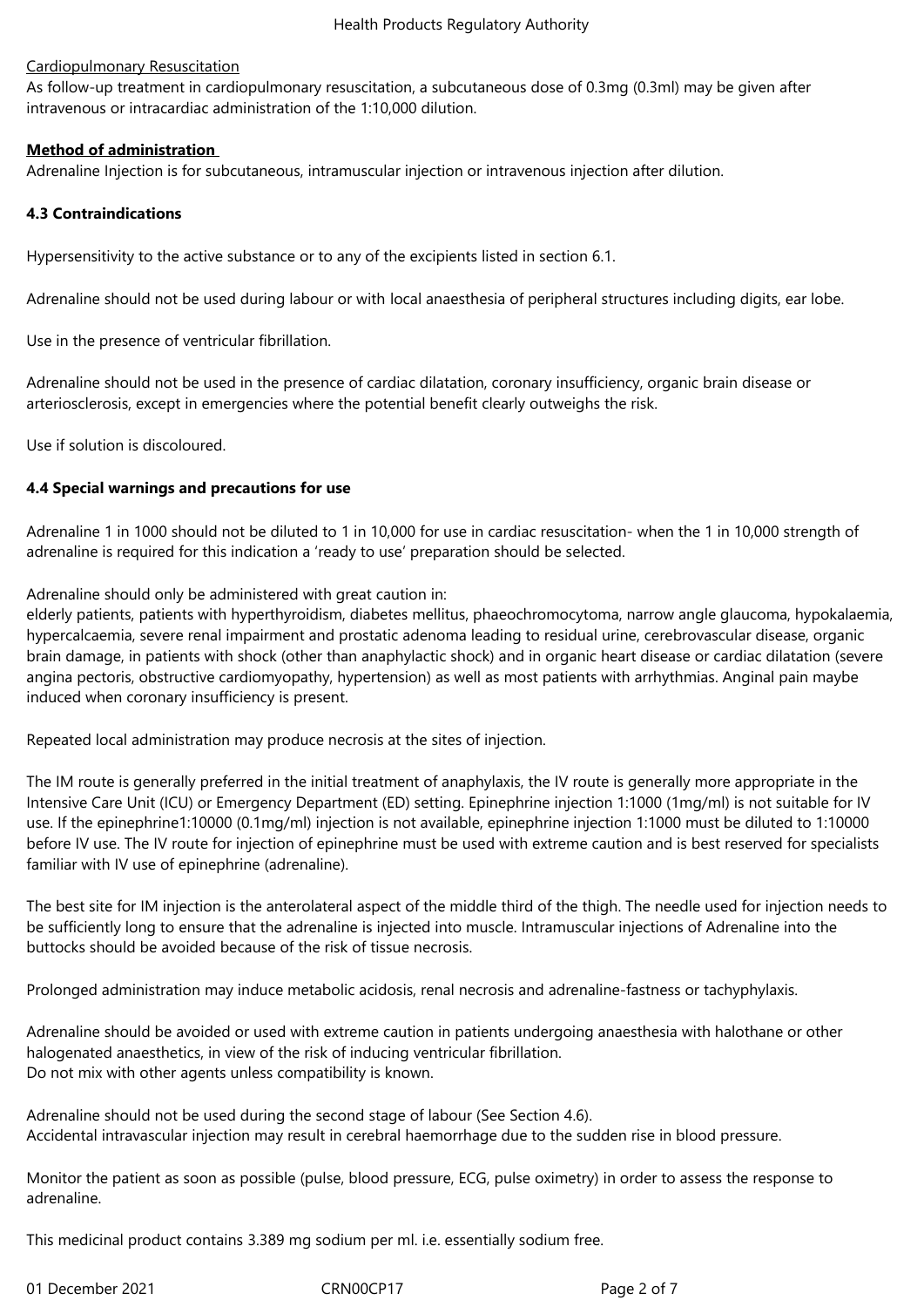#### Health Products Regulatory Authority

Sodium metabisulphite, one of the excipients of this medicinal product, may rarely cause severe hypersensitivity reactions and bronchospasm. The presence of sodium metabisulphite in parenteral Adrenaline and the possibility of allergic-type reactions should not deter use of the drug when indicated for the treatment of serious allergic reactions or for other emergency situations.

# **4.5 Interaction with other medicinal products and other forms of interactions**

# **Sympathomimetic agents/ oxytocin:**

Adrenaline should not be administered concomitantly with oxytocin or other sympathomimetic agents because of the possibility of additive effects and increased toxicity.

# **Alpha-adrenergic blocking agents:**

Alpha-blockers such as phentolamine antagonise the vasoconstriction and hypertension effects of adrenaline. This effect may be beneficial in adrenaline overdose (see Section 4.9).

# **Beta-adrenergic blocking agents:**

Severe hypertension and reflex bradycardia may occur with non-cardioselective beta-blocking agents such as propranolol, due to alpha-mediated vasoconstriction. Beta-blockers, especially non-cardioselective agents, also antagonise the cardiac and bronchodilator effects of adrenaline. Patients with severe anaphylaxis who are taking non-cardioselective beta-blockers may not respond to adrenaline treatment.

# **General Anaesthetics:**

Administration of Adrenaline in patients receiving halogenated hydrocarbon general anaesthetics that increase cardiac irritability and seem to sensitise the myocardium to Adrenaline may result in arrhythmias including ventricular premature contractions, tachycardia or fibrillation (see Section 4.4).

# **Antihypertensive agents:**

Adrenaline specifically reverses the antihypertensive effects of adrenergic neurone blockers such as guanethidine, with the risk of severe hypertension. Adrenaline increases blood pressure and may antagonise the effects of antihypertensive drugs.

#### **Antidepressant agents:**

Tricyclic antidepressants such as imipramine inhibit reuptake of directly acting sympathomimetic agents, and may potentiate the effect of adrenaline, increasing the risk of development of hypertension and cardiac arrhythmias. Although monoamine oxidase (MAO) is one of the enzymes responsible for Adrenaline metabolism, MAO inhibitors do not markedly potentiate the effects of Adrenaline.

#### **Phenothiazines:**

Phenothiazines block alpha-adrenergic receptors. Adrenaline should not be used to counteract circulatory collapse or hypotension caused by phenothiazines since a reversal of the pressor effects of Adrenaline may result in further lowering of blood pressure.

# **Other drugs:**

Adrenaline should not be used in patients receiving high dosage of other drugs (e.g. cardiac glycosides) that can sensitise the heart to arrhythmias. Some antihistamines (e.g. diphenhydramine) and thyroid hormones may potentiate the effects of Adrenaline, especially on heart rhythm and rate.

# **Hypokalaemia:**

The hypokalaemic effect of adrenaline may be potentiated by other drugs that cause potassium loss, including corticosteroids, potassium-depleting diuretics, aminophylline and theophylline.

#### **Hyperglycaemia:**

Adrenaline-induced hyperglycaemia may lead to loss of blood sugar control in diabetics treated with insulin or oral hypoglycaemic agents.

# **4.6 Fertility, pregnancy and lactation**

# **Pregnancy**

01 December 2021 CRN00CP17 CRN00CP17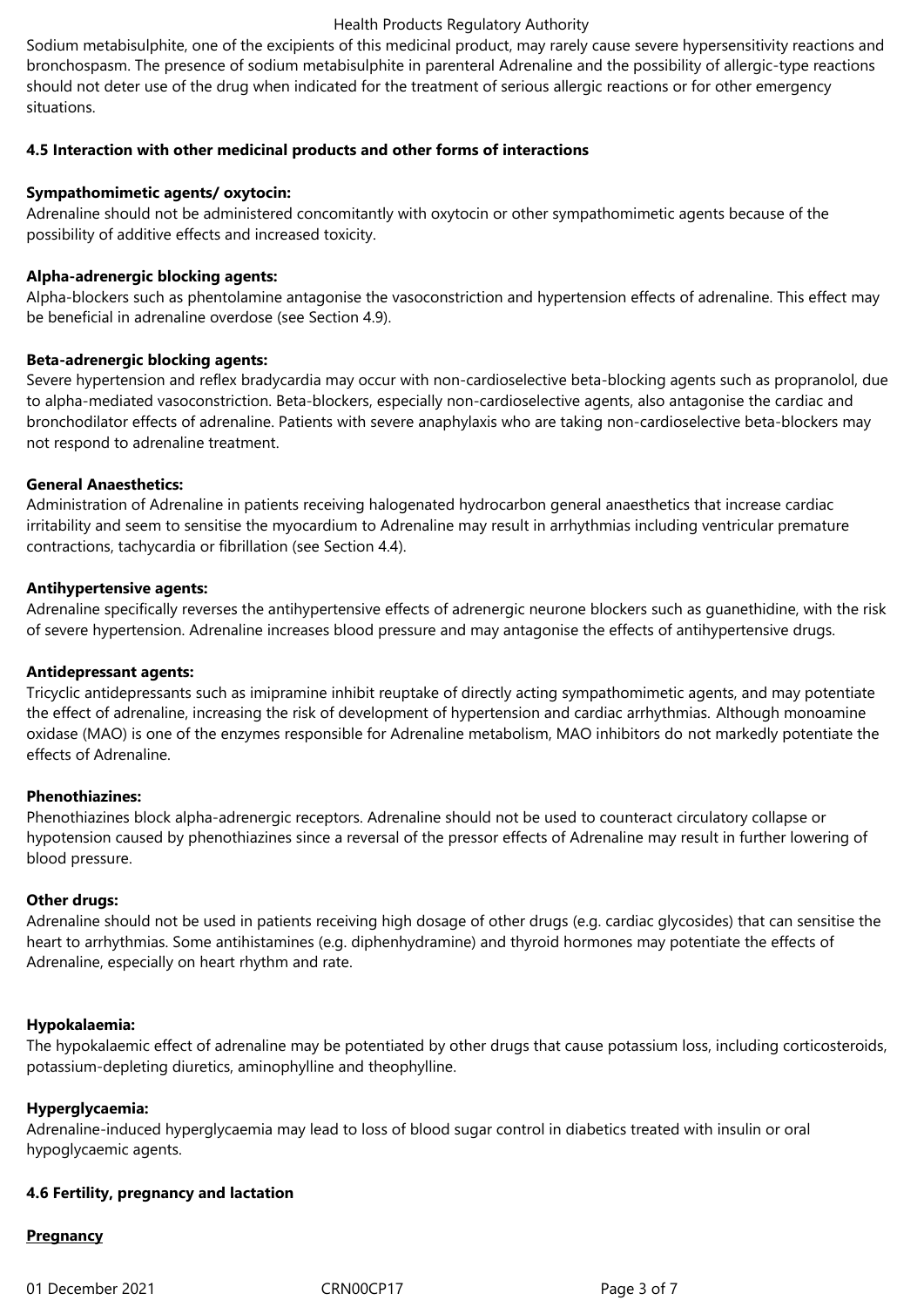#### Health Products Regulatory Authority

Adrenaline crosses the placenta. There is some evidence of a slightly increased incidence of congenital abnormalities. Injection of adrenaline may cause anoxia, foetal tachycardia, cardiac irregularities, extrasystoles and louder heart sounds. Adrenaline inhibits spontaneous or oxytocin induced contractions of the pregnant human uterus and may delay the second stage of labour. In dosage sufficient to reduce uterine contractions, the drug may cause a prolonged period of uterine atony with haemorrhage. Parenteral Adrenaline should not be used during the second stage of labour.

# **Breast-feeding**

Adrenaline is distributed into breast milk. Breast-feeding should be avoided in mothers receiving Adrenaline injection.

Adrenaline should not be used in pregnancy unless clearly necessary.

# **4.7 Effects on ability to drive and use machines**

Not applicable.

# **4.8 Undesirable effects**

The adverse effects of adrenaline are related to the stimulation of both alpha- and beta- adrenergic receptors. The occurrence of undesirable effects depends on the sensitivity of the individual patient and the dose involved.

Frequencies are defined using the following convention: not known (cannot be estimated from the available data).

| System organ class                        | <b>Frequency</b> | <b>Undesirable effects</b>                                                                                                                                                                                                               |
|-------------------------------------------|------------------|------------------------------------------------------------------------------------------------------------------------------------------------------------------------------------------------------------------------------------------|
| <b>Immune System Disorders</b>            | Not known        | Anaphylaxis, possibly with severe bronchospasm (see<br>Section 4.4)                                                                                                                                                                      |
| <b>Metabolism and nutrition disorders</b> | Not known        | Hypokalaemia<br>Metabolic acidosis<br>Inhibition of insulin secretion (even with low doses)<br>Hyperglycaemia (even with low doses)<br>Gluconeogenesis<br>Glycolysis,<br>Lipolysis<br>Ketogenesis                                        |
| <b>Psychiatric disorders</b>              | Not known        | Psychotic states<br>Anxiety<br>Fear<br>Confusional state<br>Irritability<br>Insomnia                                                                                                                                                     |
| Nervous system disorders                  | Not known        | Headache<br><b>Dizziness</b><br>Tremor<br>Restlessness                                                                                                                                                                                   |
| <b>Cardiac disorders</b>                  | Not known        | Disturbances of cardiac rhythm and rate Palpitation<br>Tachycardia<br>Chest pain/ angina potentially fatal ventricular<br>arrhythmias<br>Fibrillation Stress cardiomyopathy (such as Takotsubo<br>syndrome) Decrease in T-wave amplitude |
| <b>Vascular disorders</b>                 | Not known        | Hypertension (with risk of cerebral haemorrhage)<br>Coldness of extremities                                                                                                                                                              |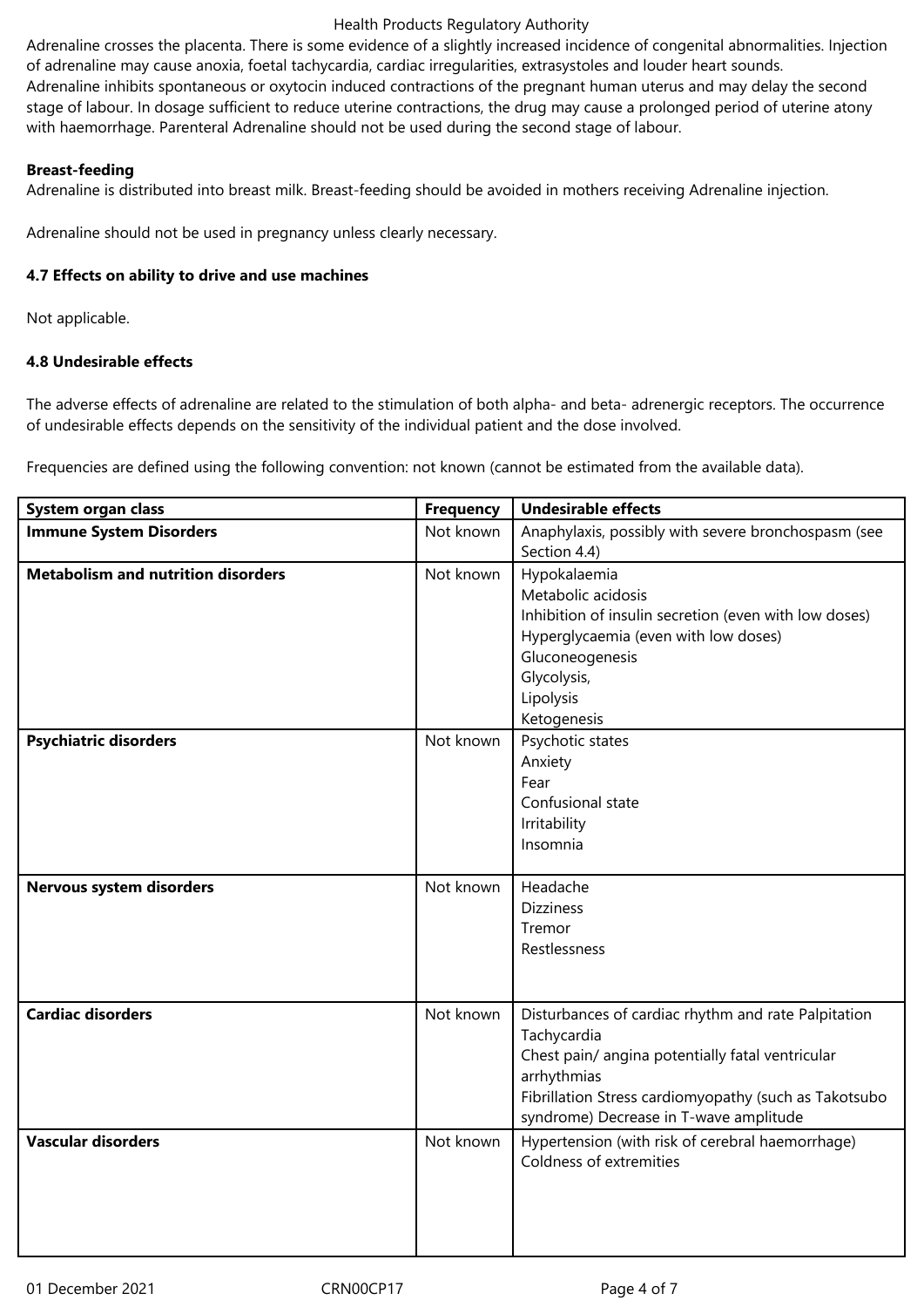| <b>Gastrointestinal disorders</b>                           | Not known | Dry mouth<br>Reduced appetite<br>Nausea<br>Vomiting<br>hypersalivation |
|-------------------------------------------------------------|-----------|------------------------------------------------------------------------|
| <b>Renal and urinary disorders</b>                          | Not known | Difficulty in micturition<br>Urinary retention                         |
| <b>General disorders and administration site conditions</b> | Not known | Sweating<br>Weakness                                                   |

In patients with Parkinsonian Syndrome, Adrenaline increases rigidity and tremor. Subarachnoid haemorrhage and hemiplegia have resulted from hypertension, even following subcutaneous administration of usual doses of Adrenaline.

Adrenaline can cause potentially fatal ventricular arrhythmias including fibrillation, especially in patients with organic heart disease or those receiving other drugs that sensitise the heart to arrhythmias (see section 4.5).

Pulmonary oedema may occur after excessive doses or in extreme sensitivity.

Repeated injections of Adrenaline can cause necrosis as a result of vascular constriction at the injection site. Tissue necrosis may also occur in the extremities, kidneys and liver.

#### **Reporting of suspected adverse reactions**

Reporting suspected adverse reactions after authorisation of the medicinal product is important. It allows continued monitoring of the benefit/risk balance of the medicinal product. Healthcare professionals are asked to report any suspected adverse reactions via: HPRA Pharmacovigilance, Earlsfort Terrace, IRL - Dublin 2; Tel: +353 1 6764971; Fax: +353 1 6762517. Website: www.hpra.ie; E-mail: medsafety@hpra.ie.

#### **4.9 Overdose**

Possible [signs of overd](http://www.hpra.ie/)osage [include restlessness,](mailto:medsafety@hpra.ie) confusion, pallor, tachycardia, bradycardia, cardiac arrhythmias and cardiac arrest.

Treatment is primarily symptomatic and supportive. Prompt injection of a rapidly-acting alpha-adrenoceptor blocking agent such as phentolamine, followed by a beta-blocker such as propranolol, has been tried to counteract the pressor and arrhythmogenic effects of adrenaline. A rapidly-acting vasodilator such as glycetyl trinitrate has also been used.

#### **5 PHARMACOLOGICAL PROPERTIES**

#### **5.1 Pharmacodynamic properties**

**Pharmacotherapeutic group:** adrenergic and dopaminergic agents, adrenaline.

**ATC code:** CO1 CA 24

01 December 2021 CRN00CP17 CRN00CP17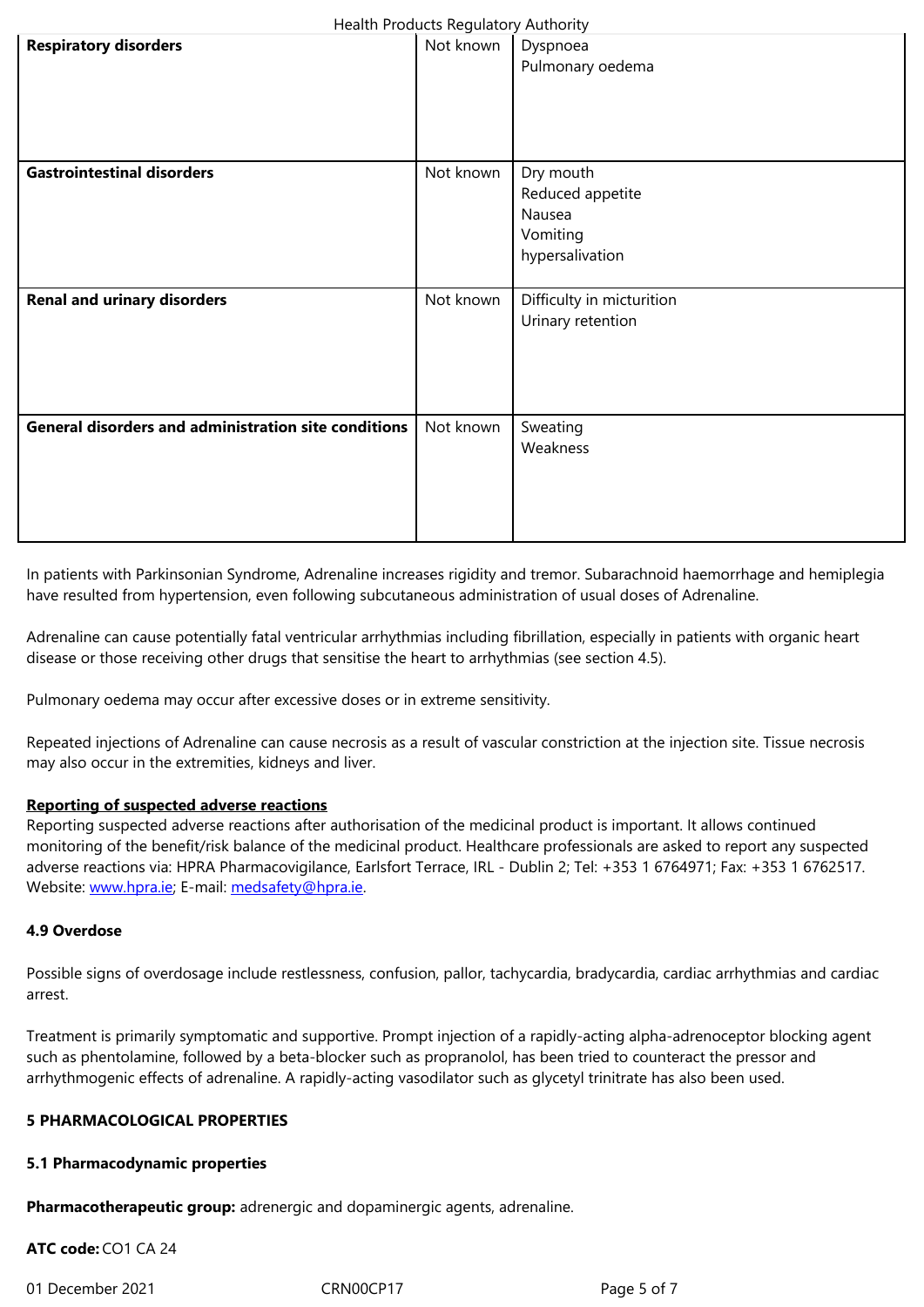Adrenaline is a naturally occurring catecholamine secreted by the adrenal medulla in response to exertion or stress. It is a sympathomimetic amine which is a potent stimulant of both alpha- and beta- adrenergic receptors and its effects on target organs are therefore complex. It is used to provide rapid relief of hypersensitivity reactions to allergies or to idiopathic or exercise-induced anaphylaxis.

Adrenaline has a strong vasoconstrictor action through alpha- adrenergic stimulation. This activity counteracts the vasodilatation and increased vascular permeability leading to loss of intravascular fluid and subsequent hypotension, which are the major pharmacological features in anaphylactic shock.

Adrenaline stimulates bronchial beta-adrenergic receptors and has a powerful bronchodilator action. Adrenaline also alleviates pruritis, urticaria and angioedema associated with anaphylaxis.

#### **5.2 Pharmacokinetic properties**

#### **Absorption**

Adrenaline has a rapid onset of action after intramuscular administration and in the shocked patient its absorption from the intramuscular site is faster and more reliable than from the subcutaneous site.

The plasma half-life is about 2-3 minutes. However, when given by subcutaneous or intramuscular injection, local vasoconstriction may delay absorption so that the effects may last longer than the half-life suggests.

#### **Biotransformation**

Adrenaline is rapidly inactivated in the body, mostly in the liver by the enzymes catechol-O-methyltransferase (COMT) and monoamine oxidase (MAO).

#### **Elimination**

Much of a dose of adrenaline is excreted as metabolites in urine.

#### **5.3 Preclinical safety data**

No further relevant information other than that which is included in other sections of the Summary of Product Characteristics.

#### **6 PHARMACEUTICAL PARTICULARS**

#### **6.1 List of excipients**

Sodium chloride Sodium Metabisulphite Sodium Hydroxide Hydrochloric Acid Water for injections

#### **6.2 Incompatibilities**

In the absence of compatability studies, this medicinal product must not be mixed with other medicinal products.

#### **6.3 Shelf life**

Unopened: 18 months. The product should be used immediately after opening.

#### **6.4 Special precautions for storage**

Keep the ampoule in the outer carton in order to protect from light. Do not store above 25°C.

#### **6.5 Nature and contents of container**

01 December 2021 CRN00CP17 Page 6 of 7